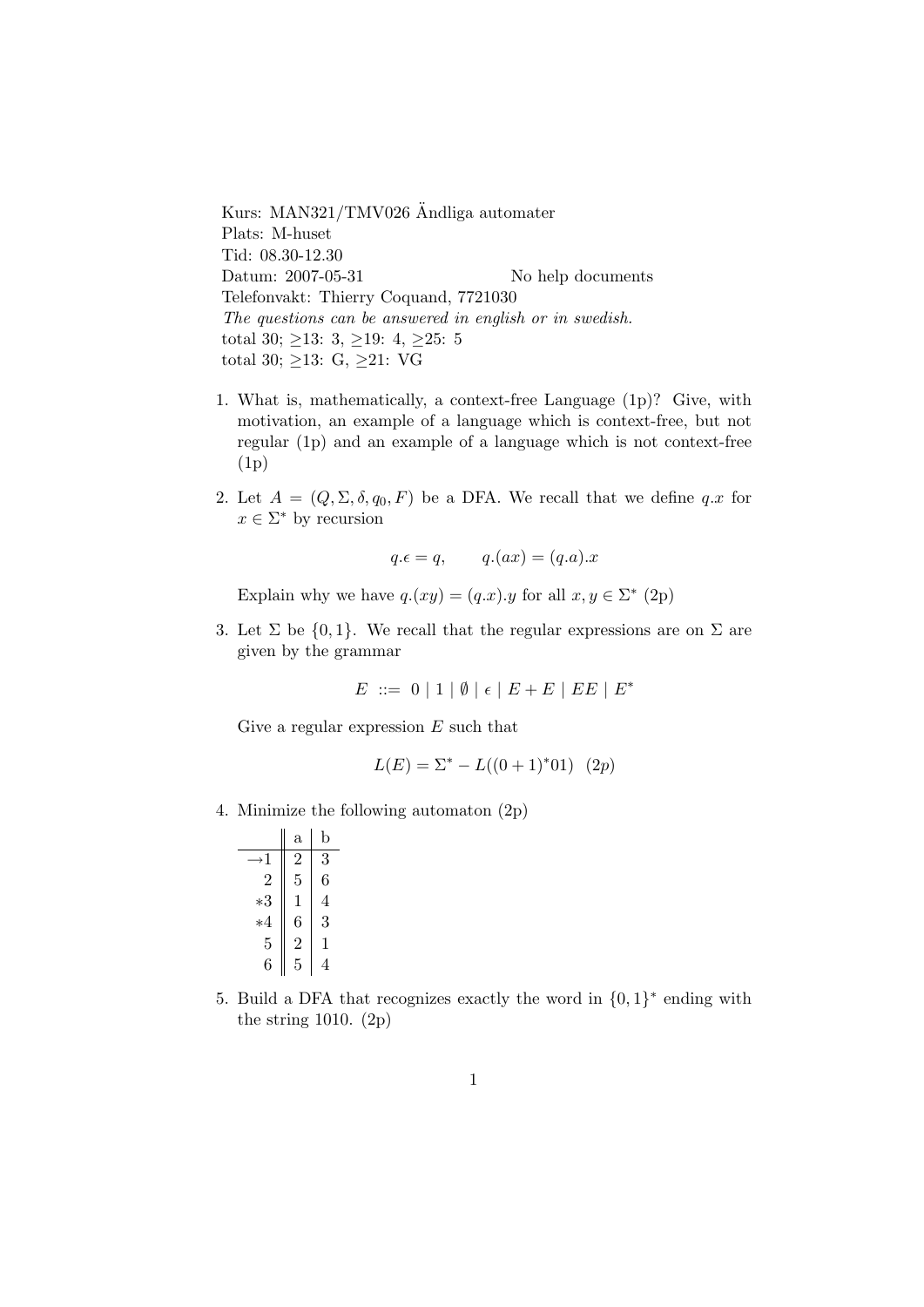- 6. Consider the regular expression  $E = a^*b^* + b^*a^*$ . Build the minimal DFA for  $E(2p)$ .
- 7. Is it true that if L is regular then so is  $L^2 L$ ? Explain why (2p)
- 8. Is the following grammar ambiguous? Why (2p)?

$$
S \to SS \mid aSb \mid ab \mid ba
$$

- 9. Give an example of two languages  $L_1, L_2$  such that
	- (a)  $L_1$  is regular,  $L_2$  is not regular and  $L_1 \cup L_2$  is regular (1p)
	- (b)  $L_1$  is regular,  $L_2$  is not regular and  $L_1 \cap L_2$  is regular and nonempty (1p)
- 10. Give a grammar in Chomsky normal form for  $\{a^n b^{2n} c^k \mid k, n > 0\}$  (1p) and  $\{a^n b^k a^n \mid k, n > 0\}$  (1p).
- 11. Is the following true of false. Motivate.
	- (a) Any subset of a regular language is regular (1p)
	- (b) If  $L_n$  is a family of regular language then  $\cup_n L_n$  is regular (1p)
- 12. Explain why  $\{a^n \mid n \geq 0\} \cup \{b^n c^n \mid n \geq 0\}$  is not regular (2p).
- 13. We recall that if  $L \subseteq \Sigma^*$  is a language then and  $a \in \Sigma$  then  $L/a$ denotes the language  $L/a = \{u \in \Sigma^* \mid au \in L\}$ . Explain why if L is regular then so is  $L/a$  for any  $a \in \Sigma$  (2p). It follows from this that  $(L/a)a = \{ua \mid au \in L\}$  is also regular. Explain why (1p). If w is the word  $a_1 \ldots a_n$  we denote by  $shift(w)$  the word  $a_2 \ldots a_n a_1$ . (If w is the empty word  $\epsilon$  then  $shift(w)$  is  $\epsilon$ .) Deduce from the regularity of  $(L/a)a$ and  $(L/b)b$  that if  $L \subseteq \{a, b\}^*$  is regular then so is  $\{shift(w) \mid w \in L\}$ (2p).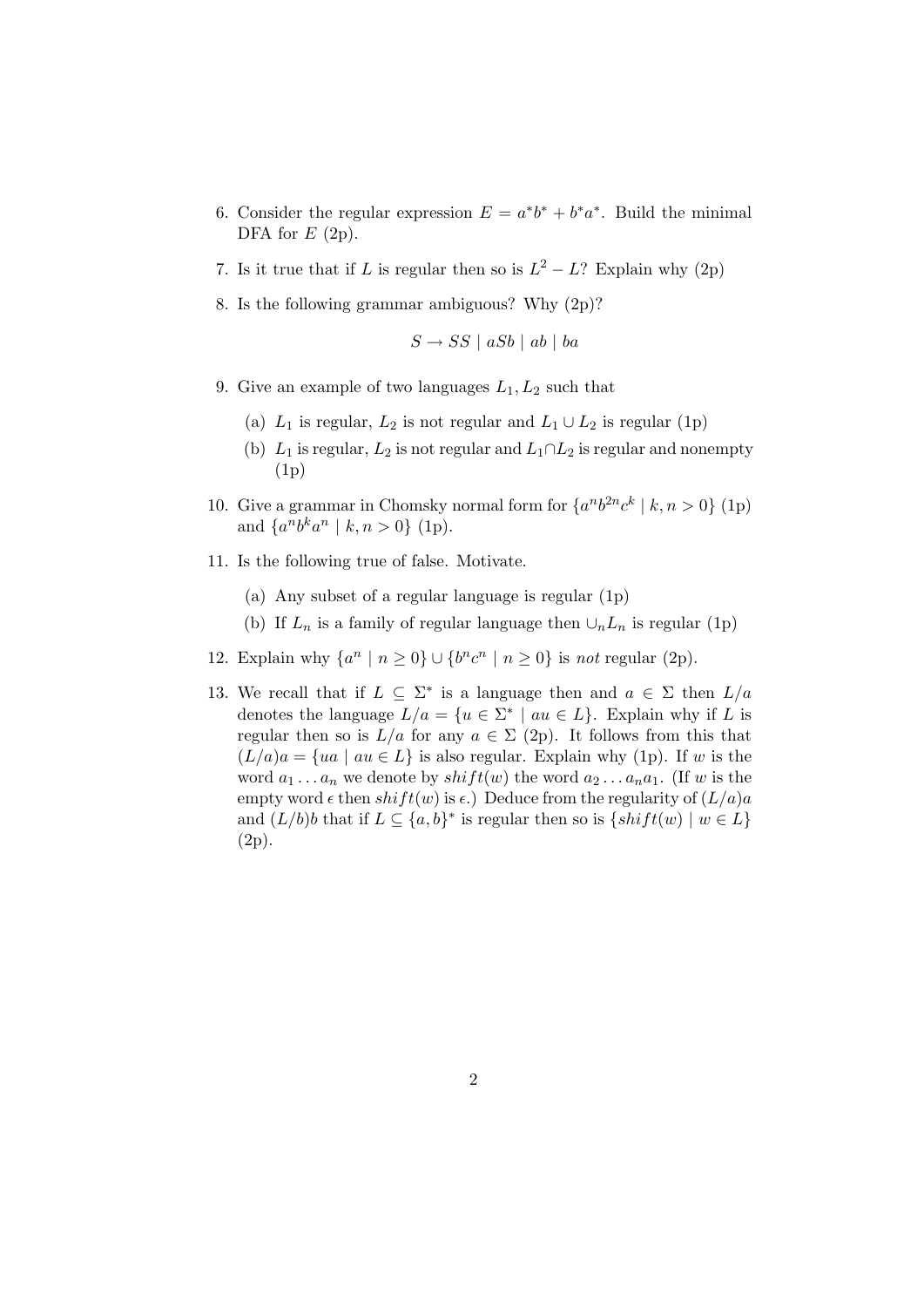Kurs: MAN321/TMV026 Ändliga automater och formella språk Plats: M-huset Tid: 08.30-12.30 Datum: 2007-08-27 No help documents Telefonvakt: Thierry Coquand, 7721030 The questions can be answered in english or in swedish. total 30;  $\geq$ 13: 3,  $\geq$ 19: 4,  $\geq$ 25: 5 total 30;  $\geq$ 13: G,  $\geq$ 21: VG

- 1. Let  $\Sigma$  be an alphabet. What is, mathematically, a deterministic finite automaton on  $\Sigma$  (1p)? Explain what is the language determined by such a finite automaton (1p). Explain why such a language is a context-free language (1p).
- 2. Minimize the following automaton (2p)

|      | $^{\rm a}$ | b |
|------|------------|---|
| →()  | 1          | 3 |
| 1    | 0          | 3 |
| 2    | 1          | 4 |
| $*3$ | 5          | 5 |
| 4    | 3          | 3 |
| *5   | 5          | 5 |

- 3. Build a NFA with 3 states that accepts the language  $\{ab, abc\}^*$ . (2p)
- 4. Build a DFA corresponding to the regular expression  $(ab)^* + a^*$ . (3p)
- 5. Let  $\Sigma$  be  $\{0,1\}$ . We recall that the regular expressions are on  $\Sigma$  are given by the grammar

 $E := 0 | 1 | \emptyset | \epsilon | E + E | EE | E^*$ 

Give a regular expression  $E$  such that

$$
L(E) = \Sigma^* - L(10(0+1)^*)
$$
 (2p)

- 6. Build a DFA that recognizes exactly the word in  $\{0,1\}^*$  ending with the string 1110. (2p)
- 7. Is the following grammar ambiguous? Why (2p)?

 $S \to AB \mid aaB,$   $A \to a \mid Aa,$   $B \to b$ 

Construct an unambiguous grammar which is equivalent to this grammar (2p).